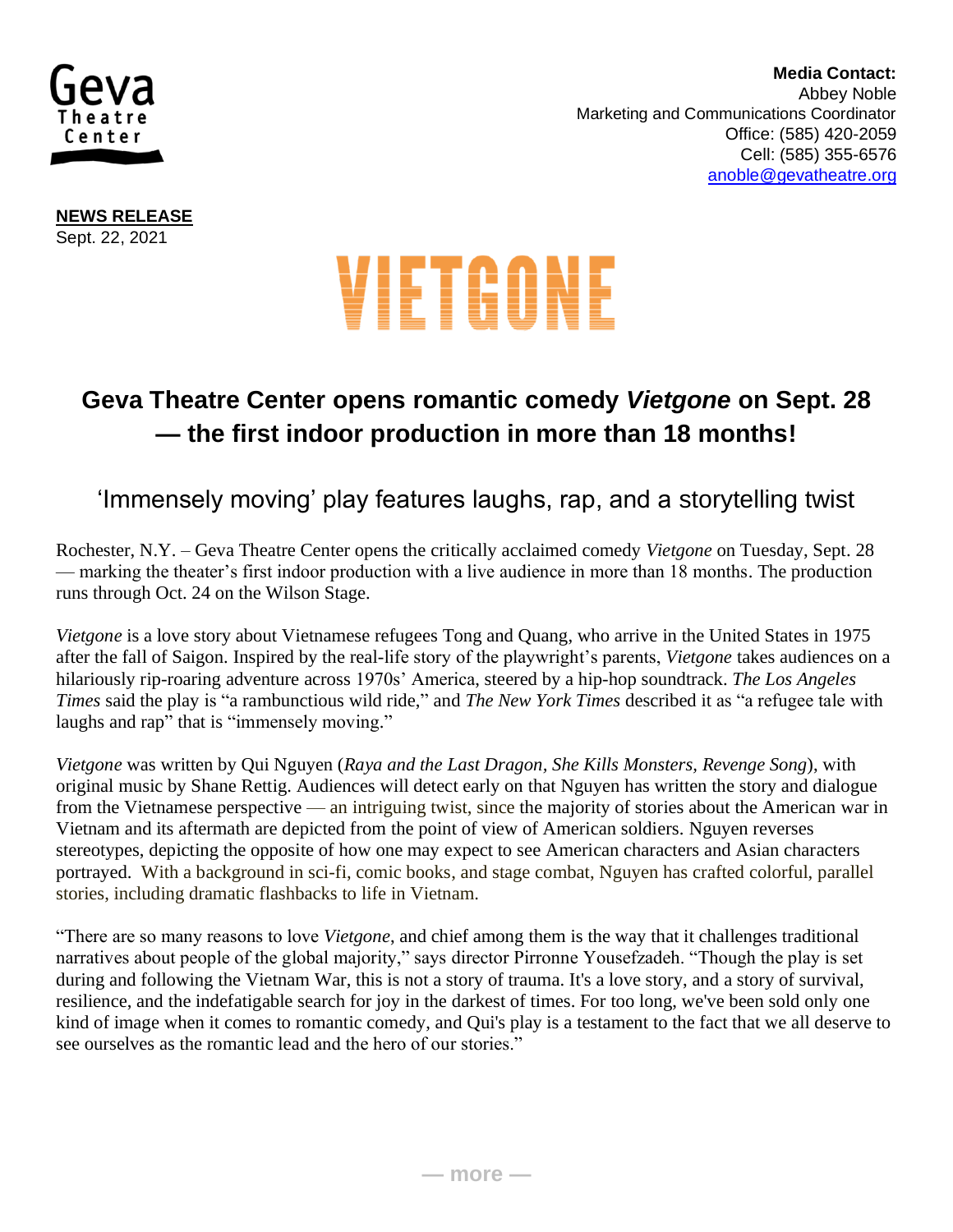Yousefzadeh's past Geva productions as director are *Queen, The Royale, Heartland,* and *The Lake Effect.*  Geena Quintos (*Tong*) and Kurt Uy (*Quang*) lead the cast of five, alongside Melody Butiu (*Thu/Hong/others*), Andrew Cristi (*Nhan/Khue*) and Hansel Tan (*Playwright/Bobby/Giai*). Members of the production team are Rocío Mendez (movement/fight/intimacy coordinator), Mikiko Suzuki MacAdams (scenic designer), Nicole Wee (costume designer), Seth Reiser (lighting designer), Christie Chiles Twillie (sound designer, composer, and musical director), Katherine Freer (projection designer), Jenni Werner (dramaturg), Darlene Miyakawa (stage manager), and Nolan Todd (assistant stage manager). Casting is by Karie Koppel and Koppel Casting.

*Vietgone* is the final production of the 2020-2021 season. *A Christmas Carol* returns to the theatre Nov. 24 to Dec. 24. Geva's 49<sup>th</sup> season will kick off in January 2022.

In its 100th year**, ESL Federal Credit Union** continues its commitment as Season Sponsor for Geva Theatre Center's 2020-2021 season. **Dr. Dawn Lipson** serves as the Honorary Season Producer. Media Sponsor for *Vietgone* is **103.9 WDKX**.

Tickets to *Vietgone* are on sale now and can be purchased by calling 585-232-4382, online at GevaTheatre.org, or in person at the box office Tuesday through Sunday from noon to 8 p.m. Geva is located at 75 Woodbury Blvd., Rochester.

#### **COVID SAFTETY PROCEDURES**

The safety of patrons, staff, and volunteers is Geva's top priority. Geva is constantly monitoring data and guidance from federal, state and local health officials, and will update protocols accordingly.

Geva updated indoor safety procedures:

- All eligible patrons must be fully vaccinated and will be required to show proof of vaccination upon entry.
- Unvaccinated patrons must provide proof of a negative COVID test result.
- All patrons, staff and volunteers must wear masks while indoors, except while eating or drinking in the café area only.
- Any patrons, staff, or volunteers who are feeling ill are asked to stay home. Tickets can be exchanged free of charge.
- Patrons that prefer touchless ticketing will be issued electronic tickets by email.

#### **ATTENTION MEDIA**

For more information, or to arrange interviews, contact Abbey Noble, Geva marketing and communications coordinator, at [anoble@gevatheatre.org](mailto:anoble@gevatheatre.org) or (585) 420-2059.

#### **ABOUT GEVA THEATRE CENTER**

**Geva Theatre Center** is a nonprofit, professional theatre company in downtown Rochester, New York, offering world-class productions and extensive additional programming. Founded in 1972, Geva is the most well-attended regional theatre in New York State with one of the 25 largest subscription bases among regional theatres in the country. Geva serves as many as 160,000 patrons annually, including more than 20,000 students.

Geva's 517-seat Wilson Stage and 180-seat Fielding Stage each offer a wide-ranging collection of drama, comedy and musical theatre, from classics to world premieres. The company also offers a broad slate of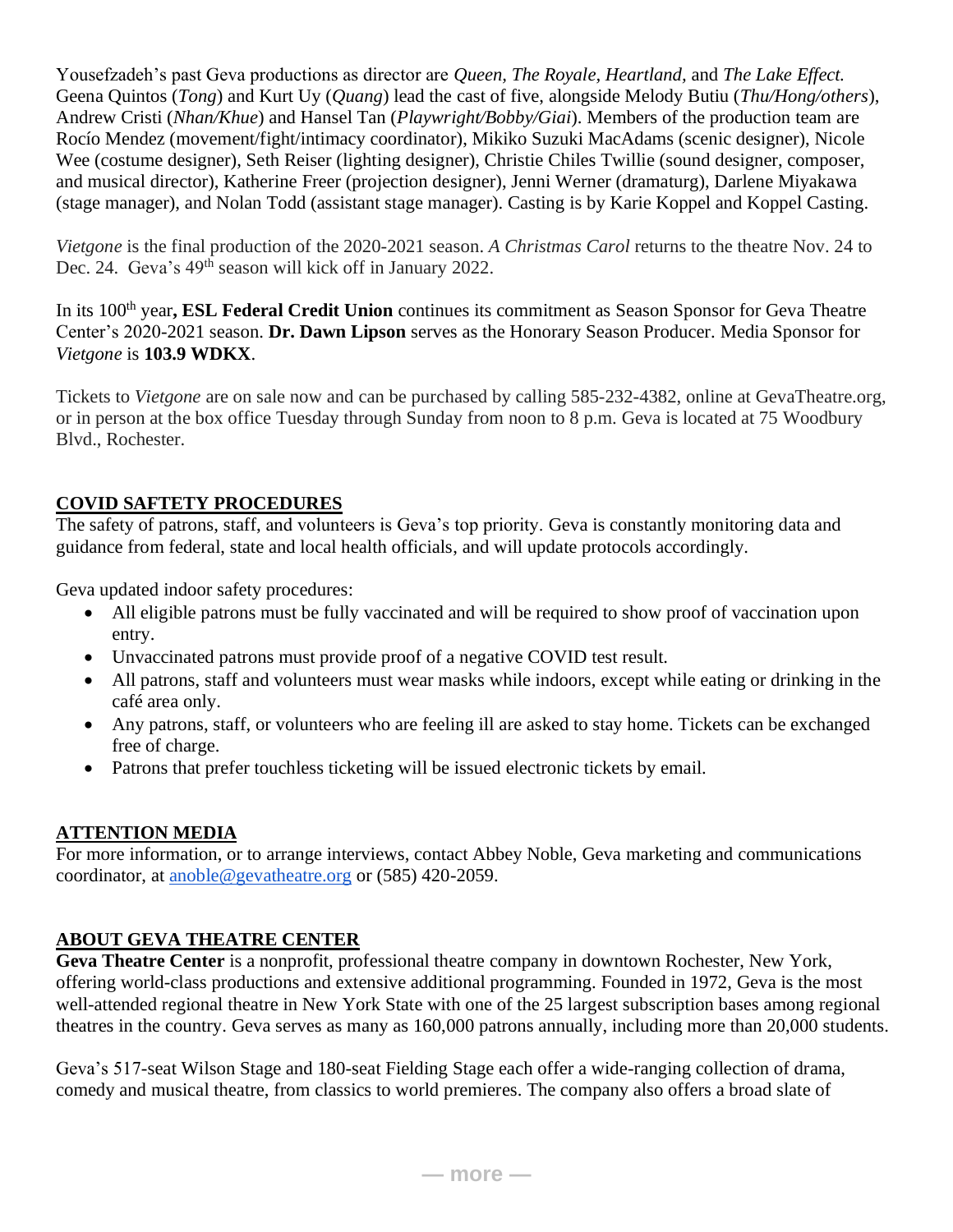educational, outreach and literary programming to enrich audiences, students and artists of all ages and disciplines. Since 1995, Geva has been under the artistic direction of Mark Cuddy.

Geva Theatre Center sits on the ancestral and unceded territory of the O-non-dowa-gah, or "the people of the Great Hill." In English, they are known as the Seneca people, "the keeper of the western door." They have stewarded this land through generations, and Geva pays respect and gives thanks to their elders, past and present.

Find out more about Geva Theatre Center at **GevaTheatre.org** or by connecting with us on social media. Facebook: [facebook.com/gevatheatrecenter,](https://www.facebook.com/gevatheatrecenter) Twitter: [@gevatheatre,](http://instagram.com/gevatheatre) Instagram: @gevatheatre, LinkedIn: [linkedin.com/company/geva-theatre-center.](https://www.linkedin.com/company/geva-theatre-center)

**###**